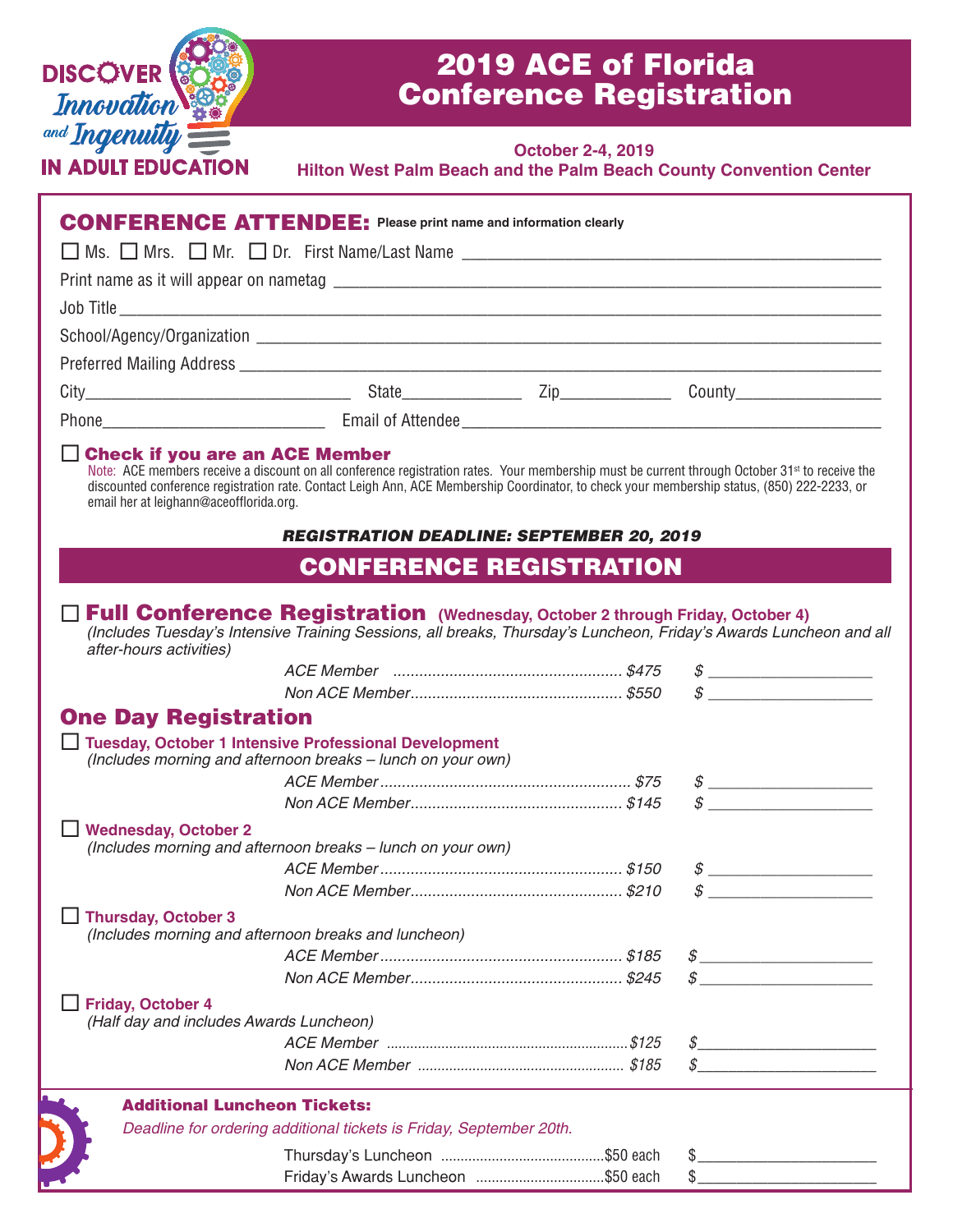|  |  |  |  | <b>2019 ACE of Florida Conference Registration</b> |  |  |
|--|--|--|--|----------------------------------------------------|--|--|
|  |  |  |  |                                                    |  |  |

Join or renew your ACE membership and save on your ACE Conference registration.

## New Member/Renewal Membership Section

| <b>New/Renewal Professional Membership (Full-time Educator)</b>                                                                                                                                                                                                                                                                                                                         |                  |
|-----------------------------------------------------------------------------------------------------------------------------------------------------------------------------------------------------------------------------------------------------------------------------------------------------------------------------------------------------------------------------------------|------------------|
| <b>Full Conference Registration</b><br>(Wednesday, October 2 through Friday, October 4)<br>(Includes Tuesday's Intensive Training Sessions, all breaks, Thursday's luncheon,<br>Friday's Awards Luncheon and all after-hours activities)<br>(Includes a 1-year Professional ACE membership for a full-time educator)\$525                                                               | $\mathcal{S}$    |
| <b>One Day Registration</b>                                                                                                                                                                                                                                                                                                                                                             |                  |
| <b>Tuesday, October 1 Intensive Professional Development</b><br>(Includes morning and afternoon breaks - lunch on your own)<br>(Includes a 1-year Professional ACE membership for a full-time educator) \$125                                                                                                                                                                           | $\mathcal{S}$    |
| <b>Wednesday, October 2</b><br>(Includes morning and afternoon breaks - lunch on your own)<br>(Includes a 1-year Professional ACE membership for a full-time educator) \$200                                                                                                                                                                                                            |                  |
| <b>Thursday, October 3</b><br>(Includes morning and afternoon breaks and luncheon)<br>(Includes a 1-year Professional ACE membership for a full-time educator) \$235                                                                                                                                                                                                                    | $\mathcal{S}$    |
| <b>Friday, October 4</b><br>(Half day and includes Awards Luncheon)<br>(Includes a 1-year Professional ACE membership for a full-time educator) \$175                                                                                                                                                                                                                                   | $\mathcal{S}$    |
| <b>New/Renewal Associate Membership (Part-time Educator)</b><br><b>Full Conference Registration</b><br>(Wednesday, October 2 through Friday, October 4)<br>(Includes Tuesday's Intensive Training Sessions, all breaks, Thursday's luncheon,<br>Friday's Awards Luncheon and all after-hours activities)<br>(Includes a 1-year Associate ACE membership for a part-time educator) \$500 | \$               |
| <b>One Day Registration</b>                                                                                                                                                                                                                                                                                                                                                             |                  |
| <b>Tuesday, October 1 Intensive Professional Development</b><br>(Includes morning and afternoon breaks - lunch on your own)<br>(Includes a 1-year Associate ACE membership for a part-time educator)\$100                                                                                                                                                                               | ${\mathcal S}_-$ |
| <b>Wednesday, October 2</b><br>(Includes morning and afternoon breaks - lunch on your own)<br>(Includes a 1-year Associate ACE membership for a part-time educator)\$175                                                                                                                                                                                                                | \$               |
| <b>Thursday, October 3</b><br>(Includes morning and afternoon breaks and luncheon)<br>(Includes a 1-year Associate ACE membership for a part-time educator)\$210                                                                                                                                                                                                                        | S                |
| <b>Friday, October 4</b><br>(Half day and includes Awards Luncheon)<br>(Includes a 1-year Associate ACE membership for a part-time educator)\$150                                                                                                                                                                                                                                       | S                |
|                                                                                                                                                                                                                                                                                                                                                                                         |                  |